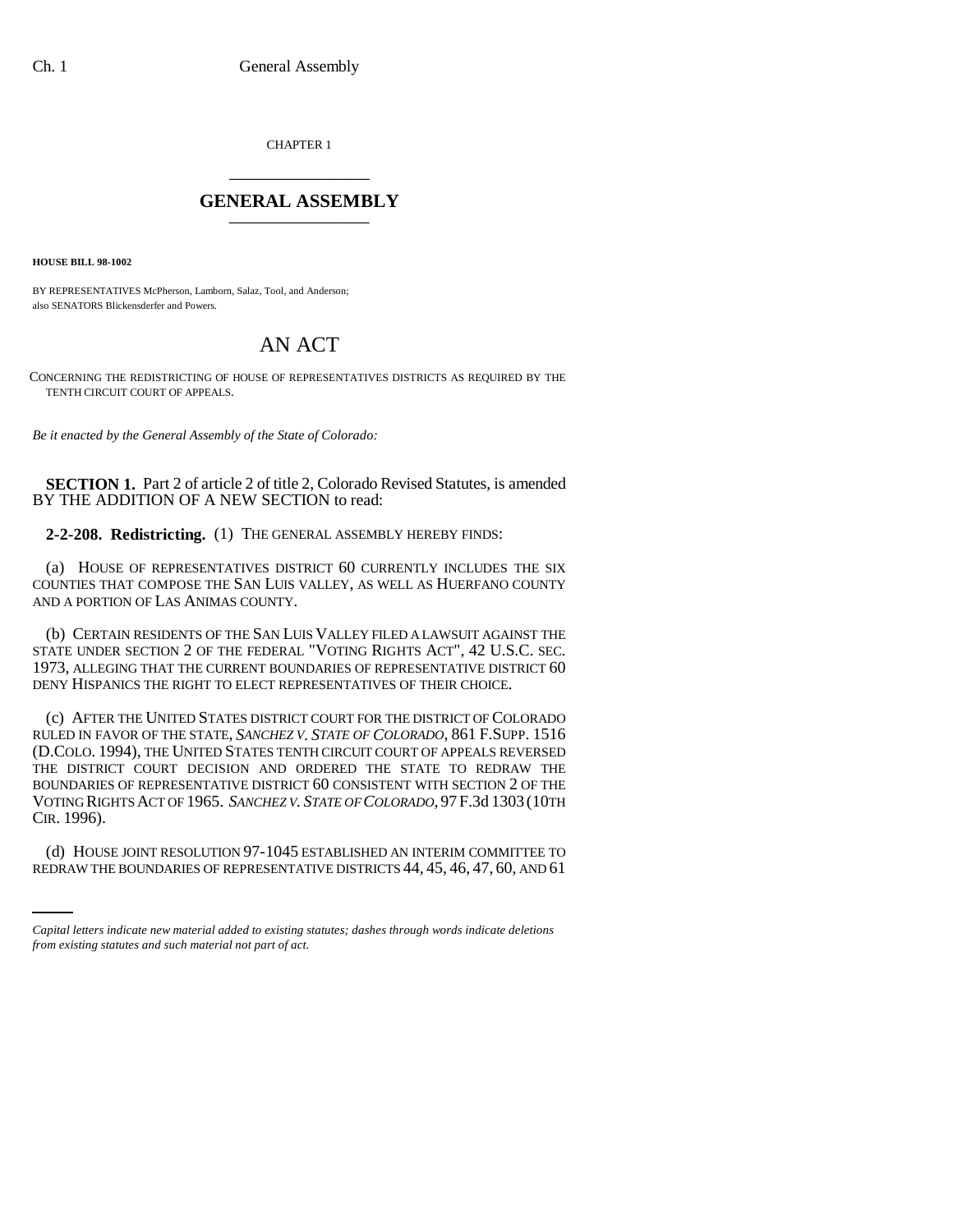CONSISTENT WITH THE OPINION OF THE TENTH CIRCUIT COURT OF APPEALS.

(e) IN SEPTEMBER OF 1997, THE INTERIM COMMITTEE CONDUCTED PUBLIC HEARINGS IN THE AFFECTED AREAS. THE COMMITTEE HEARD TESTIMONY FROM RESIDENTS OF THE SAN LUIS VALLEY AND OTHER PARTS OF SOUTHERN COLORADO ABOUT REGIONS THAT HAVE COMMON INTERESTS AND REGIONS WHERE INTERESTS MAY CONFLICT.

(f) FOLLOWING THE PUBLIC HEARINGS, THE COMMITTEE CONSIDERED NINE PROPOSED PLANS OF REDISTRICTING AND VOTED TO ADOPT FIVE PRELIMINARY PLANS. COPIES OF THE PRELIMINARY PLANS WERE DISTRIBUTED TO INTERESTED PARTIES AND MADE AVAILABLE ON THE INTERNET THROUGH THE GENERAL ASSEMBLY'S HOME PAGE.

(g) IN OCTOBER OF 1997, THE INTERIM COMMITTEE AGAIN CONDUCTED PUBLIC HEARINGS IN THE AFFECTED AREAS FOR COMMENTS ON THE FIVE PRELIMINARY PLANS. THE COMMITTEE HEARD TESTIMONY THAT RESIDENTS OF CENTER IN SAGAUCHE COUNTY SHOULD BE INCLUDED IN THE NEW REPRESENTATIVE DISTRICT 60 AND THAT REPRESENTATIVE DISTRICT 46 IN PUEBLO SHOULD BE DRAWN TO KEEP COMMUNITIES WITH COMMON INTERESTS TOGETHER.

(h) THE INTERIM COMMITTEE CONSIDERED THE TESTIMONY AND DISCUSSED SEVEN AMENDMENTS TO THE PRELIMINARY PLANS BEFORE ADOPTING ITS FINAL RECOMMENDATION TO THE SECOND REGULAR SESSION OF THE SIXTY-FIRST GENERAL ASSEMBLY.

(2) THE DEFINITION OF AREAS TO BE INCLUDED IN EACH REPRESENTATIVE DISTRICT IS BY REFERENCE TO COUNTIES AND TO OFFICIAL CENSUS TRACTS, CENSUS DIVISIONS, CENSUS BLOCK GROUPS, AND CENSUS BLOCKS, CREATED BY THE UNITED STATES BUREAU OF THE CENSUS TO WHICH FIXED POPULATION COUNTS HAVE BEEN ASSIGNED AS OF THE YEAR 1990.

(3) THE REPRESENTATIVE DISTRICTS 44, 45, 46, 47, 60, AND 61 ARE DEFINED AS FOLLOWS:

(a) **District 44:** THE COUNTIES OF CUSTER, FREMONT, AND TELLER AND THE FOLLOWING PORTIONS OF PUEBLO COUNTY: BLOCK GROUPS 1, 2, 3, 4, AND 5 AND BLOCKS 642, 643A, 644, 645, 646, 648, 649, 650, 651, 652, 653, 654, 655, 656, 657, 658, 659, 660, 661, 662, 663, 664, 665, 666, 667, 668, 669, 670, 671, 672, 673, 674, 675, 676, 677, 678, AND 679 IN TRACT 28.04; BLOCK GROUP 2 AND BLOCKS 101, 102, 103, 104, 105, 106, 107, 108, 109, 110, 111, 112, 113, 114, 115, 116, 117, 118, 119, 120, 121, 122, 123, 124, 125, 126, 127, 128, 129, 130, 131, 132, 133, 134, 140, 141, 144, 145, 146, 147, 148, 149, 150, 158, 159, 160, 161, 162, 163, 164, 165, 166, 167, 168, 169, 170, 171, 172, 173, 174, 175, 176, 177, 178, 179, 180, 181, 182, 183, 184, 185, 186, 187, 188, 189, 190, 191, 192, 193, 195, 196, 197, AND 199 IN TRACT 28.06 ; AND BLOCKS 203,204,205,206,207, 208, 209, 315, 316A, 316B, 317, 318A, 318B, 318C, 318D, AND 319 IN TRACT 28.07.

(b) **District 45:** THE FOLLOWING PORTIONS OF PUEBLO COUNTY: TRACTS 9.03, 9.04, 9.05,16,17,28.02,29.03,29.05,33, AND 34; BLOCK GROUP 1 AND BLOCKS 201, 202, 203, 204, 216, 217, 218, 219, 220, 301, 302, 303, 304, 305, 306, 307, 308, AND 309 IN TRACT 1; BLOCK GROUPS 1 AND 2 AND BLOCKS 301, 302, 303, AND 304 IN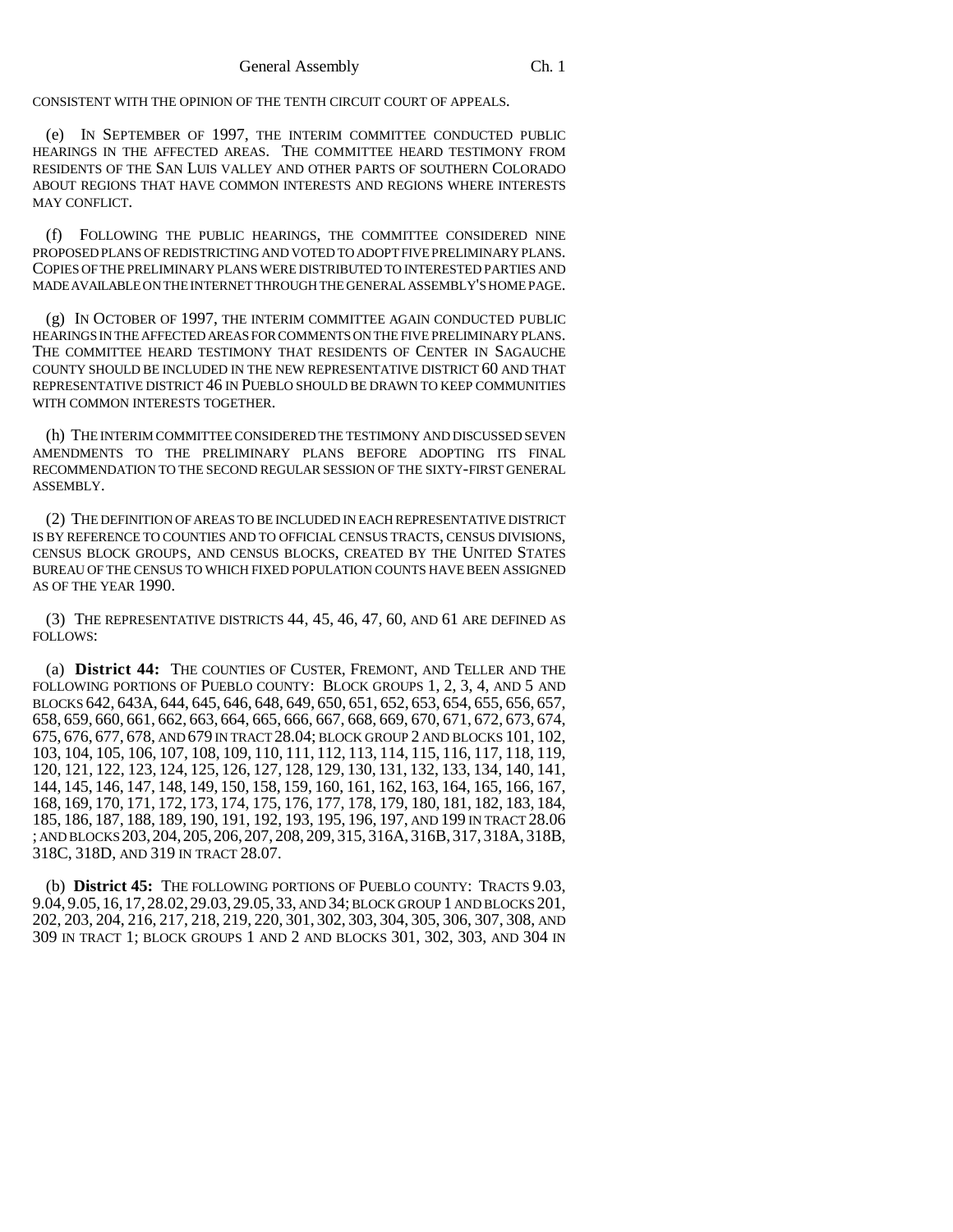TRACT 4; BLOCKS 101, 102, 103, 104, 105, 106, 107, 108, 109, 111, 112, 116, 121, 122, 123, 140, 141, 213, 220, 221, 224, 301, 304, 305, 308, 309, 312, 313, 314, 318, 319, 322, 323, 324, 401, 402, 405, 406, 407, 408, 409, 410, 411, 412, 413, 414, 415, 416, 418, AND 421 IN TRACT 5; BLOCKS 322, 323, 324, 325, 326, 327, AND 328 IN TRACT 6; BLOCK GROUPS 2, 3, AND 4 AND BLOCKS 101, 102, 103, 104, 106, 124, 125, 126, 127, 128, AND 129 IN TRACT 9.02; BLOCK 101B IN TRACT 13; BLOCKS 101, 102, 103, 104, 105, 106, 107, 108, 109, 110, 111, 112, 204, 212, 213, 220, 224, 225, 226, 227, AND 228 IN TRACT 15; BLOCK GROUPS 1 AND 2 AND BLOCKS 301, 302, 303, 304, 305, 306, 307, 310, 311, 312, 313, AND 316 IN TRACT 18; BLOCKS 106, 107, 108, AND 114 IN TRACT 19; BLOCKS 135, 136, 137, 138, 139, AND 194 IN TRACT 28.06; THAT PART OF TRACT 28.07 THAT IS NOT IN DISTRICT 44; BLOCK GROUPS 1, 2, 4, 5, 6, 7, 8, AND 9 AND BLOCKS 301, 302, 303, 304, 305, 306, 307, 308, 309, 310, 311, 312, 313, 314, 315, 316, 317, 318, 319, 320, 321, 322, 323, 324, 325, 326, 327, 328, 329, 330, 331, 332, 333, 334, 335, 336, 337, 338, 339, 340, 341, 342, 343, 344, 345, 346, 347, 348, 349, 350, 351, 352, 353, 354, 355, 356, 357, 358, 359, 360, 361, 362, 365, 366, 367, 368, 369, 370, 371, 372, 373, 374, 375, 376, 377, 378, 379, 380, 381, 382, 383, 384, 385, 386, 387, 388, 389, 390, 391, 392, 393, 394, 395, 396, 397, 399B, 699A, AND 799 IN TRACT 29.04; BLOCK GROUP 2 AND BLOCKS 101A, 102, 103, 104, 105, 106, 107, 109, 110, 299A, 299B, AND 299C IN TRACT 30.01; BLOCKS 101, 102, 103, 104, 105, 106, 107, 108, 109, 111A, 111B, 112, 113, 114, 115, 116, 117, 118, 119, 120, 121, 122, 123, 124, 125, 126, 127, 128, 129, 130, 131, 132, 133, 134, 135, 136, 137, 138, 139, 140, 141, 142, 143, 144, 145, 146, 147, 148, 149, 150, 151, 152, 153, 154, 155, 156, 157, 158, 159, 160, 161A, 161B, 162, 163, 166, 167, 199A, AND 199B IN TRACT 30.03; BLOCKS 102A, 102B, 102C, 103A, 103B, 104, 105, 106, 107, 108, 109, AND 110 IN TRACT 30.04; BLOCK GROUPS 1 AND 3 AND BLOCKS 201, 202, 203, 204, 205, 206, 207, 208, 209, 212, 223, 224, 225, 226, 227, 228, 401, 402, 404, 405, 406, 407, 408, 409, 410, 411, 412, 413, 415, 416, 699, 901, 902, 903, 904, 905, 906, 910, 911, 912, 913, 914, 915, 920, 922, 923, 925, 999A, 999B, AND 999C IN TRACT 31.01; BLOCK GROUPS 1, 3, AND 7 AND BLOCKS 201, 203, 204, 205, 206, 207, 208, 209, 210, 211, 212, 213, 214, 215, 216, 217, 220, 222, 224, AND 225 IN TRACT 31.02; AND BLOCKS 101, 102, 103, 104, 105, 106, 107, 108, 109, 110, 111, 112, 113, 114, 115, 116, 117, 118, 119, 120, 121, 122, 123, 124, 125, 126, 127, 128, 129, 130, 131, 132, 133, 134, 135, 136, 137, 138, 143, 144, 145, 146, 147, 148, 149, 150, 151, 152, 155, 156, 157, 164, 165, 166, 167, 168, 169, 170, 171, 172, 173, 174, 175, 176, 177, 178, 179, 180, 181, 182, 183, 184, 185, 186, 187, 188, 189, 190, 191, 192, 193, 194, 195, 196, 197, 199A, 199B, 199C, AND 199D IN TRACT 32.

(c) **District 46:** THE FOLLOWING PORTIONS OF PUEBLO COUNTY: TRACTS 2, 3, 7, 14, 22, 23, 24, 25, 26, 27, 28.01, 28.08, AND 29.01; THOSE PARTS OF TRACTS 1, 4, 5, 6, 15, 18, 19, AND 29.04 THAT ARE NOT IN DISTRICT 45; BLOCK GROUP 1 AND BLOCKS 201, 202, 203, 204, 205, 206, 207, 208, 209, 210, 211, 212, 213, 216, 217, 219, 401, 402, 407, 412, 413, 417, 418, 419, 420, 421, AND 422 IN TRACT 8; BLOCK GROUPS 2 AND 3 IN TRACT 13; BLOCK GROUPS 3, 4, AND 5 AND BLOCKS 208, 209, 210, 211, 212, 213, AND 215 IN TRACT 20; BLOCK GROUPS 2 AND 3 AND BLOCKS 102, 103, 104, 105, 106A, 106B, 110, AND 113 IN TRACT 21; AND THAT PART OF TRACT 28.06 THAT IS NOT IN DISTRICT 44 OR 45.

(d) **District 47:** THE COUNTIES OF BACA, BENT, CROWLEY, LAS ANIMAS, AND OTERO AND THE FOLLOWING PORTION OF HUERFANO COUNTY: BLOCK GROUPS 6 AND 7 AND BLOCKS 123A, 167A, 168, 169, 170, 171, 172, 173, 180, 181, 182, 183, 184, 185, 186, 187, 188, 189, 190, 191, 192, 193, 194, 195, 196, 197, 199B, 199C, 309A,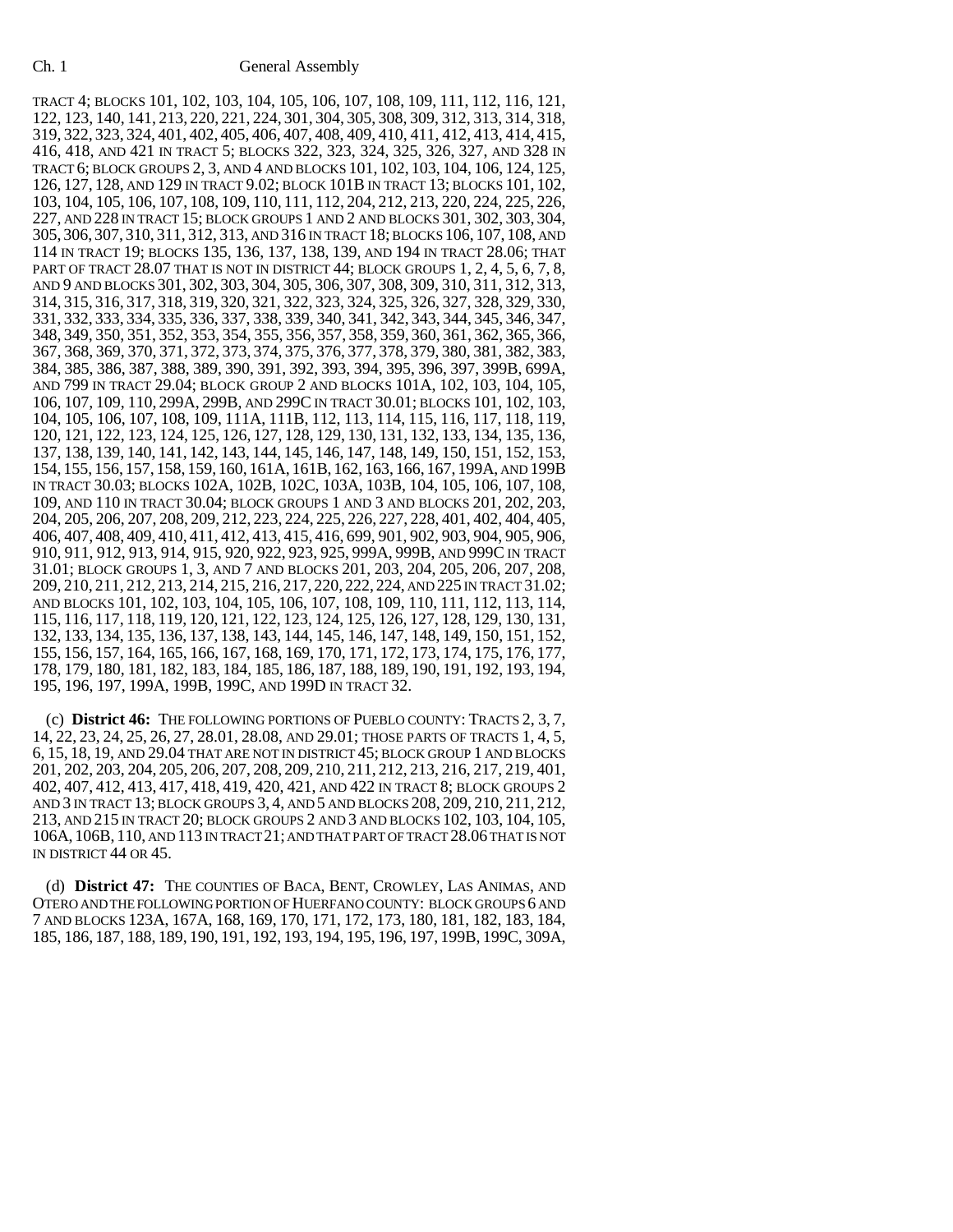310, 311, 312, 313, 314, 315, 316, 317, 318, 319, 320, 321, 322, 323, 324A, 325A, 326, 327, 328, 329, 330, 331, 332, 333, 334, 335, 336, 337, 338A, 339A, 340, 341, 342A, 343A, 344A, 345A, 346, 347, 348, 349, 350A, 351, 352, 353, 354, 355, 356, 357, 358, 359, 360, 361, 362, 363, 364, 365, 366, 367A, 368A, 369A, 401, 402, 403, 404, 405, 406, 407, 408, 409, 410, 411, 412, 413, 414, 415, 416, 417, 418, 419, 420A, 421, 422, 423, 424, 425, 426, 427, 428, 429, 430, 431, 432, 433, 434, 503A, 503B, 504, 505,506,507,508,509,510,511, 512, 513, 514, 515, 516, 517, 518, 519, 520, 521, 522, 523, 524, 525, 526, 527, 528, 529, 530, 531, 532, 533, 534, 535, 536, 537, 538, 539, 540, 541, 542, 543, 544, 545, 546, 547, 548, 549A, AND 549B IN TRACT 98.06; AND BLOCKS 119, 154, 155, 156, 157, 163, 164, 165, 166, 167, 168, 169, 170, 171, 172, 173, 174, 175, 176, 177, 178, 179, 180, 181, 182, 183, 184, 185, 186, 187, 188, 189, 190, 191, 192, 199A, 199B, 199C, 199D, 201, 202, 203A, 209A, 211A, 212A, 213A, 214A, 214B, 214C, 215, 216A, 216B, 217, 218A, 218B, 219, 220, 221, 222, 223, 224, 225, 226, 227, 228, 229, 230, 231, 232, 233, 234, 235, 236, 237, 238, 239, 240, 241, 242, 243, 244, 245, 246, 247, 248A, 249, 250, 251, 252, 253, 254, 255, 256A, 256B, 257A, 257B, 257C, 258A, 258B, 259, 260, 261, 262, 263, 264, 265, 266A, 266B, 267, 268A, 268B, 269, 270, 271, 272, 299A, 299B, 299C,299D,299E,299F,299G,299H, 299J, 317, 318, 319, 320, 321, 322, 324, 326, 328, 330, 331, 332, 333, 334, 335, 336, 337, 338, 339, 340, 341, 342, 343, 344, 345, 346, 347, 348, 349, 350, 351, 352, 353, 354, 355, 356, 357, 358, 359, 360, 361, 362, 363, 364, 365, 366, 367, 368, 369, 370, 371, 372, 373, 374, 375, 376, 377, 399A, 399B, 399C, AND 399D IN TRACT 98.07.

(e) **District 60:** THE COUNTIES OF ALAMOSA, CONEJOS, AND COSTILLA AND THE FOLLOWING PORTIONS OF HUERFANO, PUEBLO, RIO GRANDE, AND SAGAUCHE COUNTIES:

(I) HUERFANO: TRACT 98.08; AND THOSE PARTS OF TRACTS 98.06 AND 98.07 THAT ARE NOT IN DISTRICT 47.

(II) PUEBLO: THOSE PARTS OF TRACTS 9.02, 30.01, 30.03, 30.04, 31.01, 31.02, AND 32 THAT ARE NOT IN DISTRICT 45; THOSE PARTS OF TRACTS 8, 20, AND 21 THAT ARE NOT IN DISTRICT 46; THAT PART OF TRACT 28.04 THAT IS NOT IN DISTRICT 44; AND THAT PART OF TRACT 13 THAT IS NOT IN DISTRICT 45 OR 46.

(III) RIO GRANDE: BLOCK GROUP 1 AND BLOCKS 201, 202, 203, 204, 205, 206, 207, 208, 209, 214, 215, 216, 217, 218, 219, 220, 221, 222, 223, 224, 225, 226, 227, 228, 229, 236, 237, 238, 239A, 239B, 240, 241, 242, 243, 244, 245, 246, 247, 248, 249, 250, 251, 252, 253, 254, 255, 256, 257, 258, 259, 260, 261, 262, 263, 264, 265, 266, 267, 268, 269, 270, 271, 272, 273, 274, 275, 276, 277, 278, 279, 280, 281, 282, 283, 284, 285, 286, 287, 288, 289, 290, 291, 292, 293, 294, 295, 296, 297, 299 IN TRACT 97.66; AND BLOCK GROUP 3 AND BLOCKS 101A, 101B, 101C, 101D, 102, 103A, 103B, 103C, 104A, 104B, 104C, 104D, 104E, 104F, 104G, 105, 106, 107A, 107B, 108A, 108B, 109, 110A, 110B, 111, 112, 113, 114, 115, 116, 117, 118, 119, 120, 121, 122, 123, 124, 125, 126, 127, 128, 129, 130, 131, 132, 133, 134, 135, 136, 137, 138, 139A, 139B, 139C, 140, 141, 142, 145, 146, 147, 148, 152, 153, 154, 155, 156, 157, 158, 159, 160, 199A, 199B, 199C, 201, 202, 203, 204, 205, 206, 207, 208, 209, 210, 211, 212, 213, 214, 215A, 215B, 216, 217, 218, 219, 220, 221, 222, 223, 224, 225, 226, 227, 228, 229, 231, 232, 235A, 235B, 238, 239, 240, 241, 242, 243, 244, 401, 402, 403, 404, 405, 406, 407, 408, 409, 410, 411, 412, 413, 414, 415, 416A, 416B, 416C, 417A, 417B, 418A, 418B, 418C, 419, 420, 421, 422, 423A,